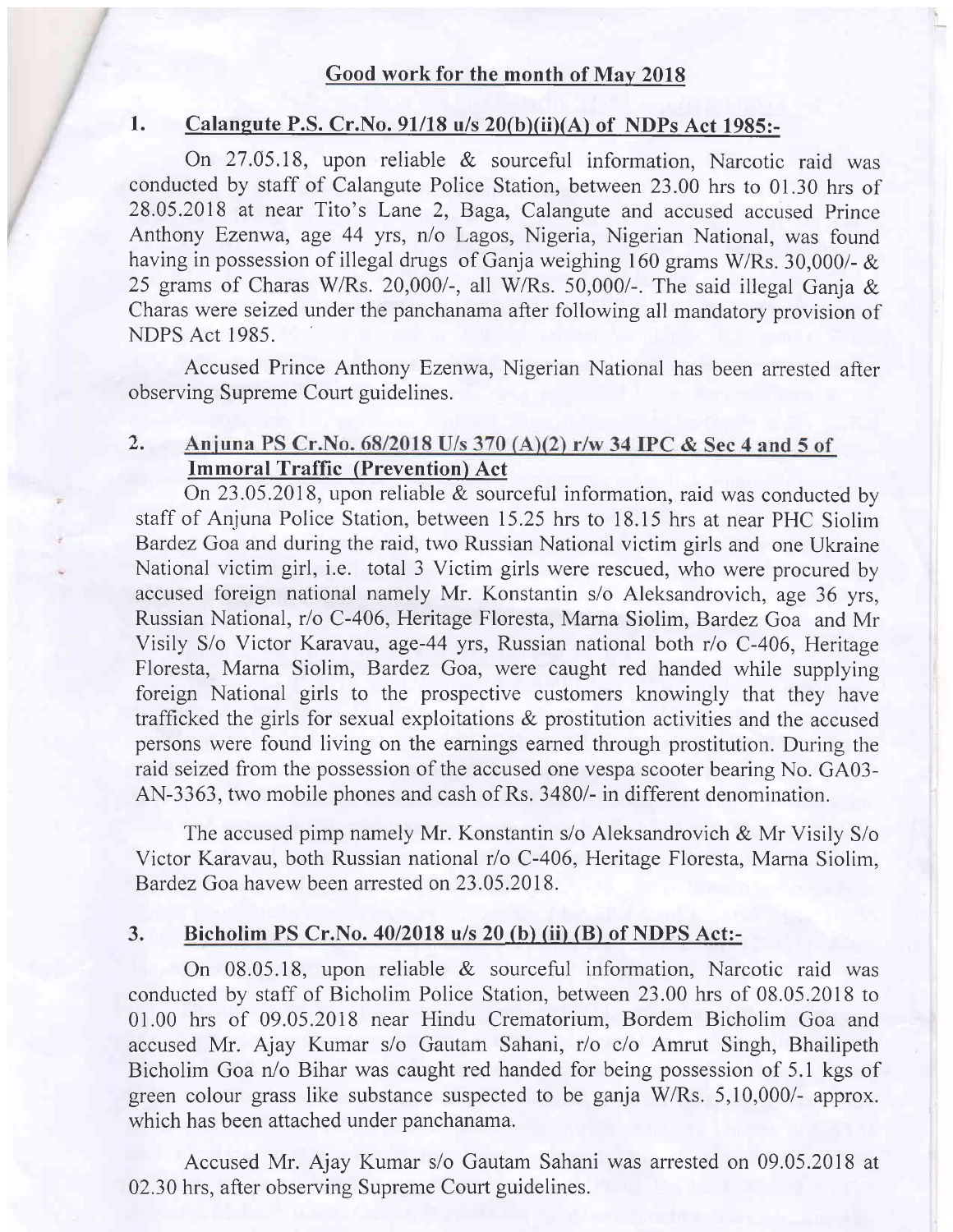# 4. Aniuna PS Cr.No. 63/18 U/s 21(C).21(b).22 (b) and 20 (b) (ii) (A) of NDPS Act:-

On 16.05.18, upon reliable & sourceful information, Narcotic raid was conducted by staff of Anjuna Police Station, between 17.35 hrs to 20.40 hrs, in front of Monkey Bar & Restaurant, Gumal Waddo, Anjuna, Bardez Goa and during which accused Mr. Eze Kelechi, S/o Thaddeus Kelechi, age 30 yrs, Nigerian National, r/o  $C$ /o Jerry, Lopeswada, Parra, Bardez - Goa, was found having in possession of 1.1 grams of Narcotic drug suspected to be LSD papers W/Rs. 3,05,000/- approximately, 52 bluish and 34 pinkish colour Ecstasy tablets weighing 30.2 grams W/Rs. 3,02,000/- apprx, 4.2 grams of Narcotic drug suspected to be Ketamine W/Rs. 22,000/- a[ppx, 9.3 grams of Narcotic drug suspected to be Amphetamine W/Rs. 48,000/- appx and 267 grams of Narcotic drugs suspected to be Ganja W/Rs. 26700 appx, all W/Rs. 7,03,700/-. The said illegal suspected Narcotic drugs along with other exhibits has been seized under the search panchanama, after following all mandatory provisions of NDPS Act.

Accused Mr. Eze Kelechi, S/o Thaddeus Kelechi, age 30 yrs, Nigerian National, r/o C/o Jerry, Lopeswada, Parra, Bardez - Goa, has been arrested after observing Supreme Court guidelines.

## 5. Anjuna PS Cr. No. 62/18 U/s 365, 394 r/w 34 IPC

That on 13 .05.2018, Shri. Vikrant S/o Anil Khare, R/o F-103, Mangeshi City, Adhaarwadi Jail Road, Koliwali Kalyan West Thane Maharastra, lodged his complaint to the effect that on 12.05.2018 at 21.00 hrs at Anjuna 04 unknown accused persons, two of them occupants of Black colour active scooter no. GA 03 B 5147 with their common intension assaulted the complainant with fist blows and kicks and abducted him and taken at Corporation Bank ATM at Mapusa and under the threat forced the complainant to withdraw cash of Rs. 2,000/- from ATM and thereafter decamped with the cash of Rs. 2,000/-, ATM card of Bank of Maharashtra, mobile phone make Apple I-Phone SE having Idea SIM Card Number 9657330630 W/Rs. 22,000/- Sony Xperia M2 having Idea SIM card number 8108234317 W/Rs. 22,000/- belongs to the complainant.

During the course of investigation, accused (1) Desmond s/o Savio Fernandes, age 28 yrs r/o C/o Carvalho Fernandes, Guirim, Bardez Goa n/o Amande, Chorao, Tiswadi Goa & (2) Mr. Ibrahim Kadarmundgi s/o Mustaq Kadarmudgi, age 19 yrs r/o H No. 13-D, salmon near Saligao Church, Saligao, Tiswadi Goa, are placed under arrest on 13.05.2018. Stolen cash of Rs.2,000/-, two mobile cell phones, and ATM card of Bank of Maharashtra has been recovered from their possession. Two juveniles, r/o near Parra Church, Bhokyachi Aradi, Parra, Bardez Goa, and r/o C/o Anthony, Mainath Bhati, Arpora, Bardez Goa, have been sent to Apna Ghar, Merces.